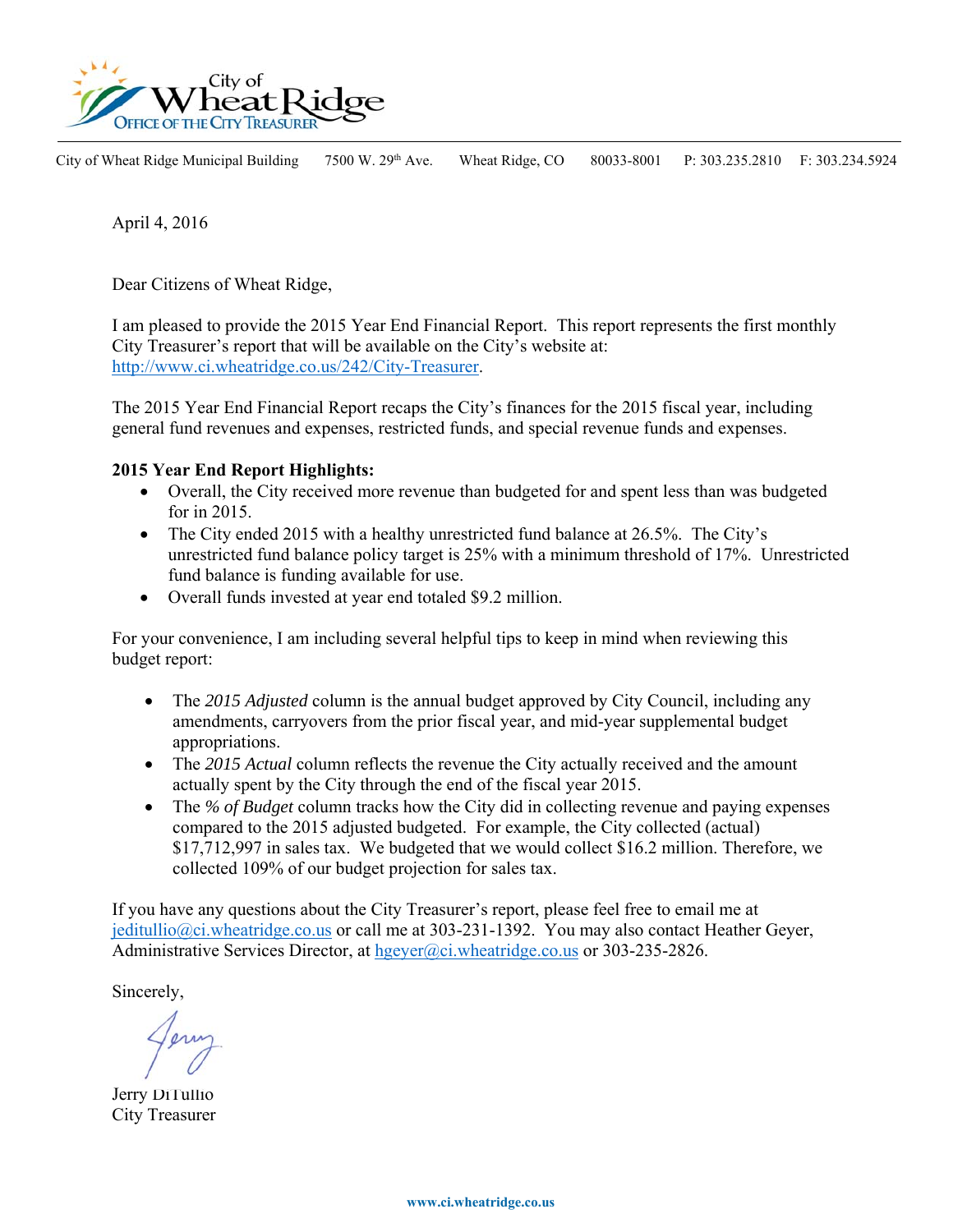

| <b>City Treasurer 2015 Year End Financial Report</b> |                              |               |               |
|------------------------------------------------------|------------------------------|---------------|---------------|
|                                                      | 2015                         | 2015          | $%$ of        |
|                                                      | <b>Adjusted</b> <sup>1</sup> | <b>Actual</b> | <b>Budget</b> |

The new monthly City Treasurer's Report uses the existing monthly financial report prepared by the Accounting Division and provides a budget comparison based on the annual total budget amount for revenues and expenditures and the monthly amount. Additionally, information on City restricted funds and a summary of investments is included in this report. The 2016 City Budget can be found online at: http://www.ci.wheatridge.co.us/115/City‐Budget

### **SECTION 1: GENERAL FUND REVENUES**

| <b>SALES TAXES</b>                                    |              |              |      |
|-------------------------------------------------------|--------------|--------------|------|
| Sales Tax                                             | \$16,200,000 | \$17,712,997 | 109% |
| Sales Tax Audit Revenue                               | \$350,000    | \$317,511    | 91%  |
| TIF - Wheat Ridge Cyclery <sup>2</sup>                | \$40,000     | \$73,964     | 185% |
| ESTIP - WRURA $2$                                     | \$475,000    | \$0          | 0%   |
| ESTIP - Dillion Co. (King Soopers) <sup>2</sup>       | \$110,964    | \$94,500     | 85%  |
| ESTIP - Liquid Art Works (Colorado Plus) <sup>2</sup> | \$25,000     | \$21,655     | 87%  |
| ESTIP - Muscle Masster <sup>2</sup>                   | \$5,000      | \$6,843      | 137% |
| ESTIP - Walrus (West 29th Ave Rest) <sup>2</sup>      | \$10,000     | \$5,254      | 53%  |
| TIF - Kipling Ridge <sup>2</sup>                      | \$250,000    | \$225,994    | 90%  |
| <b>TOTAL SALES TAXES</b>                              | \$17,465,964 | \$18,458,718 | 106% |
|                                                       |              |              |      |
| <b>OTHER TAXES</b>                                    |              |              |      |
| Real Property Tax                                     | \$758,000    | \$739,669    | 98%  |
| <b>Liquor Occupational Tax</b>                        | \$62,500     | \$71,770     | 115% |
| Auto Ownership Tax                                    | \$58,000     | \$61,388     | 106% |
| <b>Xcel Franchise Tax</b>                             | \$1,300,000  | \$1,246,639  | 96%  |
| <b>Telephone Occupation Tax</b>                       | \$390,000    | \$407,162    | 104% |
| Lodgers Tax                                           | \$550,000    | \$746,884    | 136% |
| <b>Admissions Amusement Tax</b>                       | \$38,000     | \$43,442     | 114% |
| <b>TOTAL OTHER TAXES</b>                              | \$3,156,500  | \$3,316,955  | 105% |
| <b>USE TAXES</b>                                      |              |              |      |
| Use Tax - Retail/Professional                         | \$700,000    | \$754,656    | 108% |
| Use Tax - Building                                    | \$805,000    | \$1,048,979  | 130% |
| Use Tax - Auto                                        | \$1,300,000  | \$1,645,544  | 127% |
| <b>TOTAL USE TAXES</b>                                | \$2,805,000  | \$3,449,180  | 123% |
|                                                       |              |              |      |
| <b>LICENSE</b>                                        |              |              |      |
| <b>Amusement Machine License</b>                      | \$6,500      | \$5,760      | 89%  |
| <b>Arborist License</b>                               | \$1,700      | \$1,575      | 93%  |
| <b>Contractors License</b>                            | \$120,000    | \$126,350    | 105% |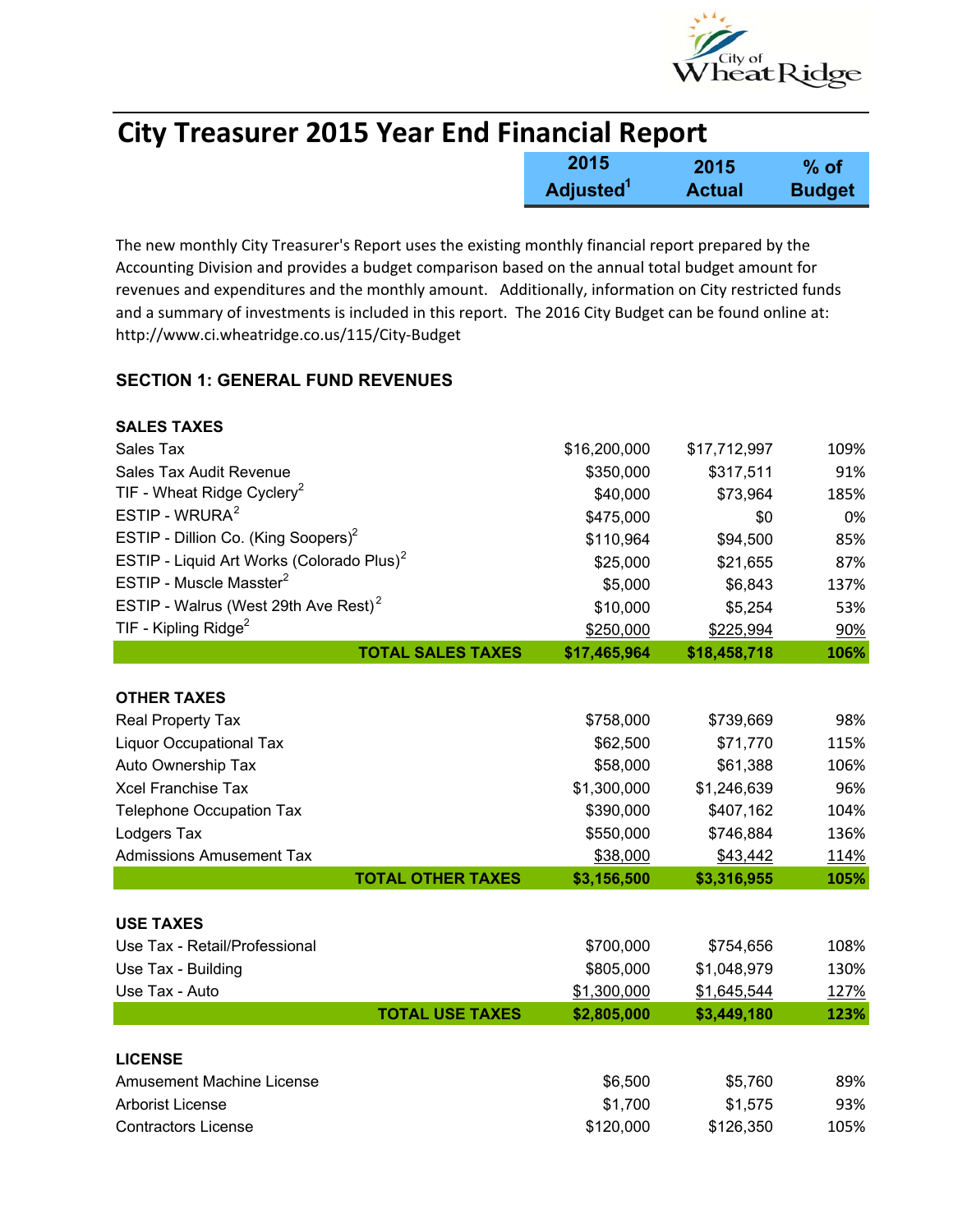

|                                    | 2015                  | 2015          | $%$ of        |
|------------------------------------|-----------------------|---------------|---------------|
|                                    | Adjusted <sup>1</sup> | <b>Actual</b> | <b>Budget</b> |
| Liquor License Fee                 | \$12,500              | \$16,414      | 131%          |
| <b>Building Permits</b>            | \$607,000             | \$631,480     | 104%          |
| <b>Street Cut Permits</b>          | \$125,000             | \$149,876     | 120%          |
| <b>Cable TV Permits</b>            | \$365,000             | \$374,251     | 103%          |
| <b>Elevator Inspection Fees</b>    | \$26,000              | \$28,270      | 109%          |
| Pawn Shop License Fees             | \$10,000              | \$10,000      | 100%          |
| <b>Business License Fees</b>       | \$88,000              | \$86,810      | 99%           |
| <b>TOTAL LICENSE</b>               | \$1,361,700           | \$1,430,786   | 105%          |
| <b>INTERGOVERNMENTAL</b>           |                       |               |               |
| Cigarette Tax                      | \$85,000              | \$85,055      | 100%          |
| <b>County Road and Bridge</b>      | \$280,000             | \$278,230     | 99%           |
| Arvada Ridge Redevelopment         | \$100,000             | \$100,000     | 100%          |
| <b>Highway Users Tax</b>           | \$1,000,000           | \$1,047,362   | 105%          |
| Motor Vehicle Registration         | \$119,000             | \$119,273     | 100%          |
| Wheat Ridge Fire Radio             | \$29,200              | \$24,218      | 83%           |
| E911 Reimbursements                | \$53,000              | \$50,188      | 95%           |
| <b>EPA Brownfields Grant</b>       | \$168,357             | \$96,833      | 58%           |
| Police - CATPA Auto Theft Grant    | \$81,225              | \$75,273      | 93%           |
| Police - Seat Belt Safety Grant    | \$2,500               | \$2,500       | 100%          |
| Police - Drug Overtime Grant       | \$7,500               | \$18,538      | 247%          |
| Police - Bryne Grant               | \$15,300              | \$12,215      | 80%           |
| Police - Child Safety Grant        | \$5,000               | \$4,852       | 97%           |
| Police - Ballistic Vest Grant      | \$10,000              | \$8,646       | 86%           |
| Police - LEAF Grant                | \$5,000               | \$12,939      | 259%          |
| Police-HVIDE                       | \$12,000              | \$14,843      | 124%          |
| <b>TOTAL INTERGOVERNMENTAL</b>     | \$1,973,082           | \$1,950,966   | 99%           |
| <b>SERVICES</b>                    |                       |               |               |
| <b>Zoning Applications</b>         | \$45,000              | \$46,255      | 103%          |
| <b>Planning Reimbursement Fees</b> | \$6,000               | \$2,425       | 40%           |
| <b>Engineering Fees</b>            | \$7,500               | \$12,780      | 170%          |
| Misc. Zoning Fees                  | \$3,000               | \$933         | 31%           |
| <b>Plan Review Fees</b>            | \$205,000             | \$249,052     | 121%          |
| Pavilion/Park Rental Revenue       | \$28,000              | \$26,888      | 96%           |
| <b>Athletics Revenue</b>           | \$131,036             | \$104,965     | 80%           |
| Active Adult Center Revenue        | \$191,100             | \$185,244     | 97%           |
| <b>Parks Historic Facilities</b>   | \$22,000              | \$24,637      | 112%          |
| Gen. Prog. Revenue                 | \$160,000             | \$158,702     | 99%           |
| Anderson Building Revenue          | \$12,000              | \$9,324       | 78%           |
| <b>Outdoor Swimming Fees</b>       | \$156,600             | \$146,771     | 94%           |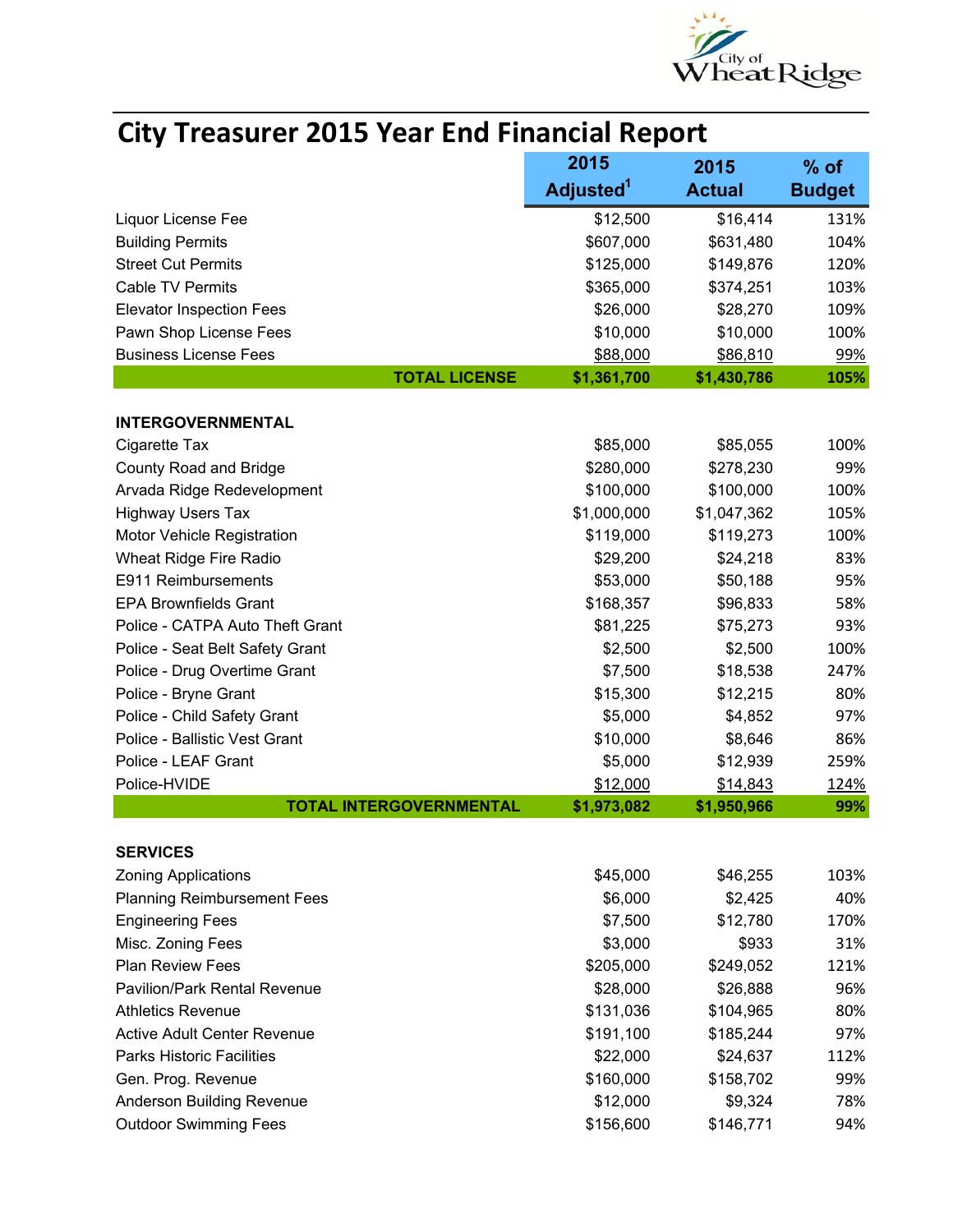

| <b>City Treasurer 2015 Year End Financial Report</b> |                       |                       |               |
|------------------------------------------------------|-----------------------|-----------------------|---------------|
|                                                      | 2015                  | 2015                  | $%$ of        |
|                                                      | Adjusted <sup>1</sup> | <b>Actual</b>         | <b>Budget</b> |
| Retail Marijuana Fees                                | \$33,000              | \$138,862             | 421%          |
| <b>Police Report Fees</b>                            | \$13,000              | \$14,162              | 109%          |
| Pawn Shop Ticket Fees                                | \$28,000              | \$24,685              | 88%           |
| Sex Offender Registration                            | \$6,500               | \$7,704               | 119%          |
| <b>Police Drug Destruction Fees</b>                  | \$400                 | \$180                 | 45%           |
| <b>Police Fees</b>                                   | \$3,500               | \$4,706               | 134%          |
| Police Duty Reimbursement                            | \$20,000              | \$18,969              | 95%           |
| <b>TOTAL SERVICES</b>                                | \$1,071,636           | \$1,177,244           | 110%          |
| <b>FINES &amp; FORFEITURES</b>                       |                       |                       |               |
| <b>Municipal Court Fines</b>                         | \$110,000             | \$102,622             | 93%           |
| <b>Nuisance Violations Fees</b>                      | \$60,000              | \$59,116              | 99%           |
| <b>Handicap Parking Fees</b>                         | \$500                 | \$900                 | 180%          |
| Traffic                                              | \$425,000             | \$347,000             | 82%           |
| General                                              | \$70,000              | \$42,291              | 60%           |
| Other                                                | \$20,000              | \$9,380               | 47%           |
| Parking                                              | \$8,000               | \$4,254               | 53%           |
| No Proof of Insurance                                | \$20,000              |                       |               |
| <b>TOTAL FINE &amp; FORFEITURES</b>                  | \$713,500             | \$15,633<br>\$581,196 | 78%<br>81%    |
|                                                      |                       |                       |               |
| <b>INTEREST</b>                                      |                       |                       |               |
| <b>Interest Earnings</b>                             | \$50,000              | \$50,656              | 101%          |
| <b>TOTAL INTEREST</b>                                | \$50,000              | \$50,656              | 101%          |
| <b>OTHER</b>                                         |                       |                       |               |
| Cable Peg Fees                                       | \$38,000              | \$38,276              | 101%          |
| <b>Passport Processing Fees</b>                      | \$5,000               | \$0                   | 0%            |
| Xcel Solar Garden Credits                            | \$50,508              | \$50,508              | 100%          |
| <b>Other Financing Sources</b>                       | \$800,000             | \$800,000             | 100%          |
| Miscellaneous Income                                 | \$350,000             | \$499,936             | 143%          |
| <b>TOTAL OTHER</b>                                   | \$1,243,508           | \$1,388,719           | 112%          |
| <b>Total General Fund</b>                            | \$29,840,890          | \$31,804,419          | 107%          |
|                                                      |                       |                       |               |
| <b>Fund Balance Carryover</b>                        | \$9,356,304           | \$9,356,304           | 100%          |
| <b>Total Funds Available</b>                         | \$39,197,194          | \$41,160,723          | 105%          |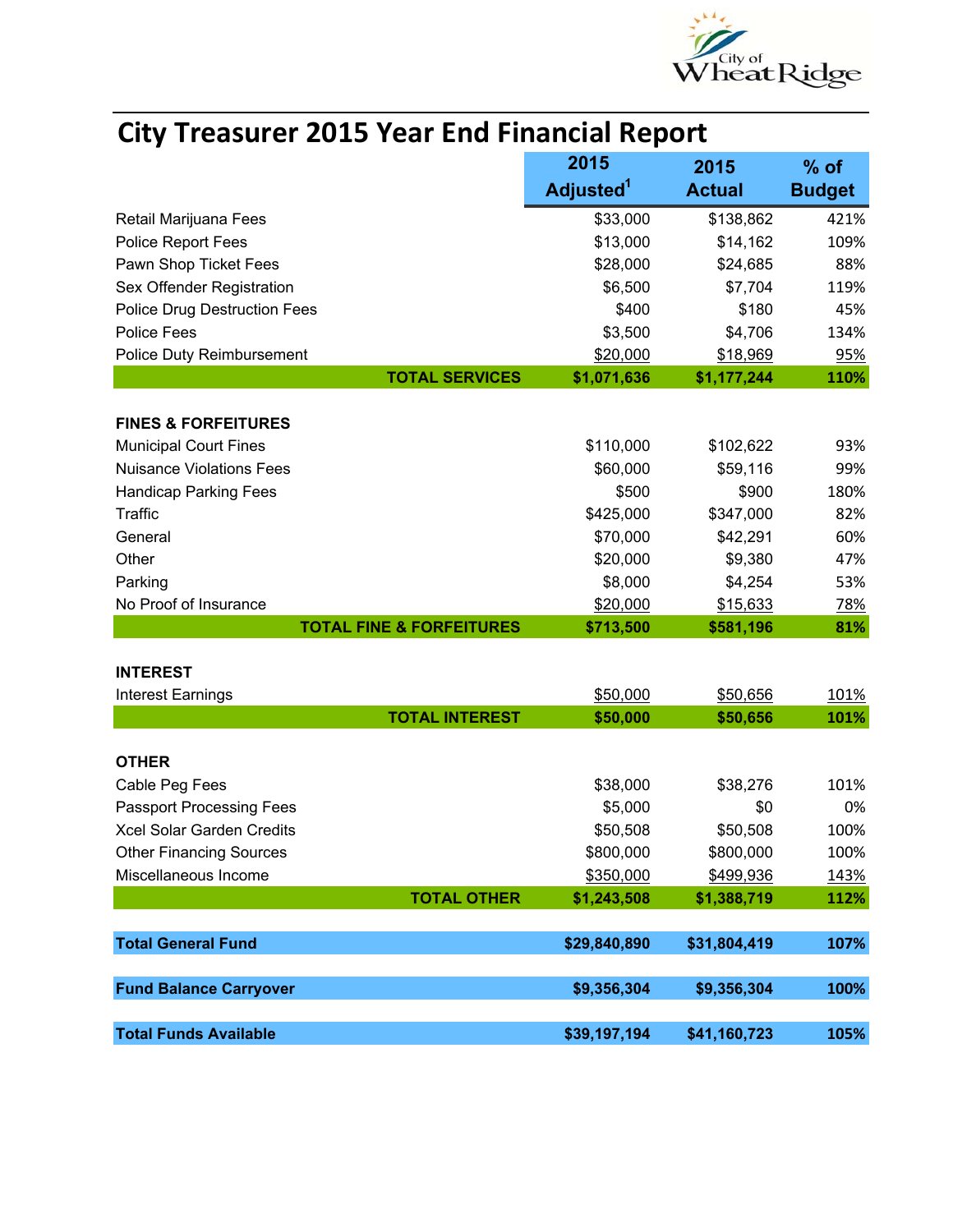

|                                             | 2015                  | 2015          | $%$ of        |
|---------------------------------------------|-----------------------|---------------|---------------|
|                                             | Adjusted <sup>1</sup> | <b>Actual</b> | <b>Budget</b> |
| <b>SECTION 2: GENERAL FUND EXPENDITURES</b> |                       |               |               |
|                                             |                       |               |               |
| Legislative                                 |                       |               |               |
| Legislative Services                        | \$437,301             | \$419,630     | 96%           |
| <b>Total</b>                                | \$437,301             | \$419,630     | 96%           |
| <b>City Manager's Office</b>                |                       |               |               |
| <b>City Manager</b>                         | \$296,628             | \$263,070     | 89%           |
| <b>Economic Development</b>                 | \$1,386,372           | \$1,343,539   | 97%           |
| <b>Total</b>                                | \$1,683,000           | \$1,606,609   | 95%           |
| <b>City Attorney</b>                        |                       |               |               |
| <b>City Attorney</b>                        | \$279,467             | \$278,903     | 100%          |
| <b>Total</b>                                | \$279,467             | \$278,903     | 100%          |
| <b>City Clerk's Office</b>                  |                       |               |               |
| <b>City Clerk</b>                           | \$147,993             | \$111,808     | 76%           |
| <b>Total</b>                                | \$147,993             | \$111,808     | 76%           |
| <b>City Treasurer</b>                       |                       |               |               |
| <b>City Treasurer</b>                       | \$43,278              | \$42,010      | 97%           |
| <b>Total</b>                                | \$43,278              | \$42,010      | 97%           |
| <b>Central Charges</b>                      |                       |               |               |
| <b>Central Charges</b>                      | \$3,777,729           | \$3,565,239   | 94%           |
| <b>Total</b>                                | \$3,777,729           | \$3,565,239   | 94%           |
| <b>Municipal Court</b>                      |                       |               |               |
| <b>Municipal Court</b>                      | \$854,642             | \$814,918     | 95%           |
| <b>Total</b>                                | \$854,642             | \$814,918     | 95%           |
| <b>Administrative Services</b>              |                       |               |               |
| Administration                              | \$388,015             | \$379,634     | 98%           |
| <b>Public Information</b>                   | \$173,078             | \$153,499     | 89%           |
| Finance                                     | \$250,270             | \$242,219     | 97%           |
| Human Resources                             | \$481,393             | \$470,109     | 98%           |
| Sales Tax                                   | \$237,117             | \$235,912     | 99%           |
| <b>Purchasing and Contracting</b>           | \$119,682             | \$114,615     | 96%           |
| Information Technology                      | \$1,672,516           | \$1,673,601   | 100%          |
| <b>Total</b>                                | \$3,322,071           | \$3,269,589   | 98%           |
| <b>Community Development</b>                |                       |               |               |
| Administration                              | \$213,110             | \$207,369     | 97%           |
| Planning                                    | \$212,282             | \$191,190     | 90%           |
| <b>Building</b>                             | \$507,182             | \$499,692     | 99%           |
| Long Range Planning                         | \$404,421             | \$217,781     | 54%           |
| <b>Total</b>                                | \$1,336,995           | \$1,116,032   | 83%           |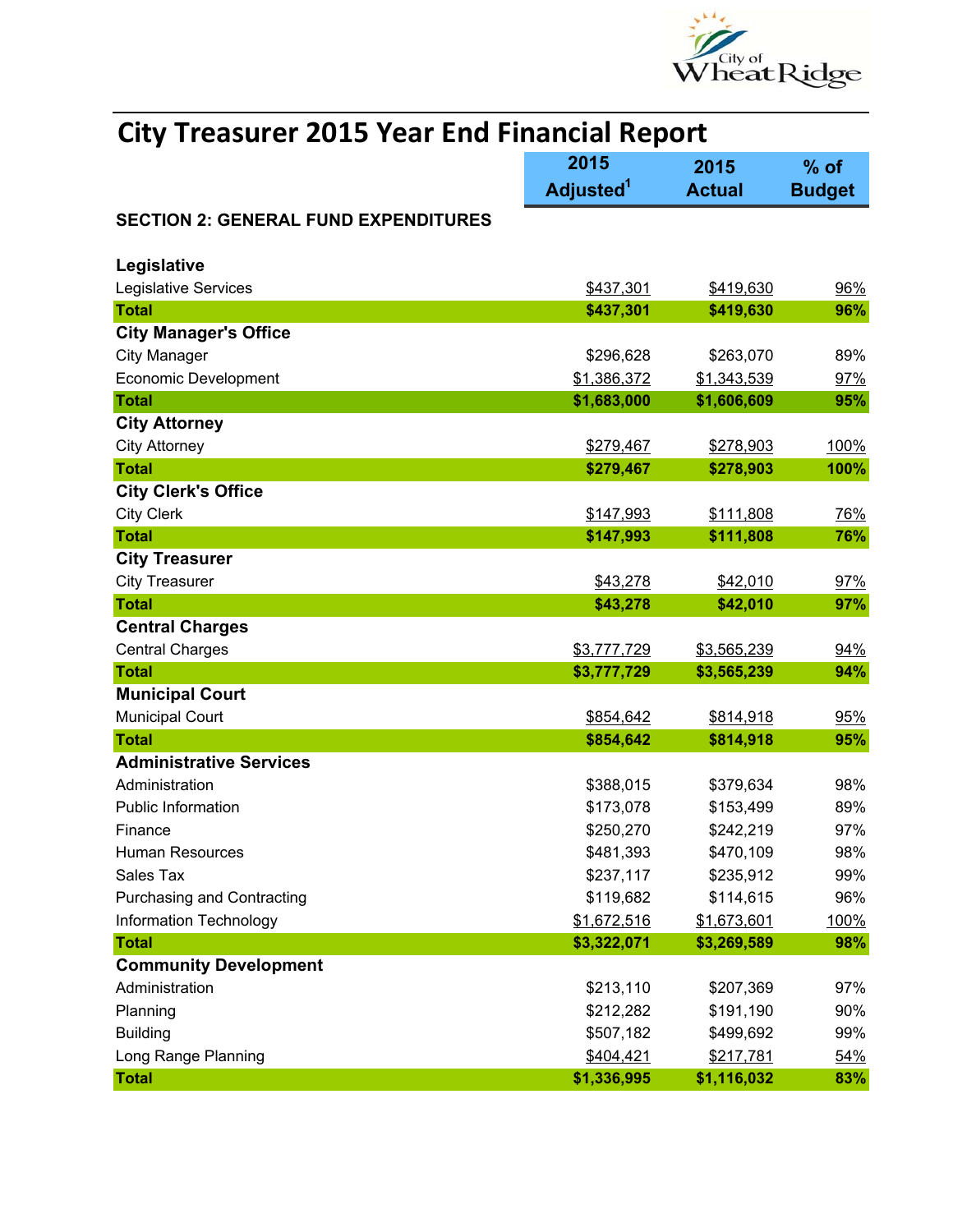

|                                           | 2015                  | 2015          | % of          |
|-------------------------------------------|-----------------------|---------------|---------------|
|                                           | Adjusted <sup>1</sup> | <b>Actual</b> | <b>Budget</b> |
| <b>Police</b>                             |                       |               |               |
| Administration                            | \$898,253             | \$794,292     | 88%           |
| Grants                                    | \$155,738             | \$155,624     | 100%          |
| <b>Community Services Team</b>            | \$523,995             | \$491,581     | 94%           |
| <b>Communications Center</b>              | \$899,617             | \$731,898     | 81%           |
| <b>Crime Prevention Team</b>              | \$330,548             | \$330,358     | 100%          |
| Records Team                              | \$351,737             | \$331,105     | 94%           |
| <b>Training and Accreditation</b>         | \$275,679             | \$228,740     | 83%           |
| Patrol                                    | \$4,200,323           | \$4,178,537   | 99%           |
| Investigations Bureau                     | \$2,050,585           | \$2,038,453   | 99%           |
| Crime & Traffic Team                      | \$439,178             | \$384,508     | 88%           |
| <b>Total</b>                              | \$10,125,653          | \$9,665,095   | 95%           |
| <b>Public Works</b>                       |                       |               |               |
| Administration                            | \$146,420             | \$146,163     | 100%          |
| Engineering                               | \$1,062,663           | \$1,047,192   | 99%           |
| Operations                                | \$3,358,484           | \$3,029,087   | 90%           |
| <b>Total</b>                              | \$4,567,567           | \$4,222,442   | 92%           |
| <b>Parks and Recreation</b>               |                       |               |               |
| Administration                            | \$230,671             | \$191,982     | 83%           |
| Recreation                                | \$193,535             | \$183,385     | 95%           |
| Parks Maintenance                         | \$1,404,167           | \$1,278,224   | 91%           |
| Forestry                                  | \$485,272             | \$419,301     | 86%           |
| <b>Natural Resources</b>                  | \$301,543             | \$251,645     | 83%           |
| <b>Anderson Building</b>                  | \$58,141              | \$25,177      | 43%           |
| <b>Athletics</b>                          | \$210,452             | \$182,679     | 87%           |
| <b>General Programs</b>                   | \$303,885             | \$257,330     | 85%           |
| <b>Outdoor Pool</b>                       | \$228,593             | \$175,348     | 77%           |
| <b>Active Adult Center</b>                | \$538,736             | \$469,358     | 87%           |
| <b>Historic Buildings</b>                 | \$69,748              | \$52,392      | 75%           |
| <b>Facility Maintenance</b>               | \$401,545             | \$359,728     | 90%           |
| <b>Total</b>                              | \$4,426,288           | \$3,846,550   | 87%           |
| <b>Total General Fund</b>                 | \$31,001,984          | \$28,958,824  | 93%           |
|                                           |                       |               |               |
| <b>Transfers to Special Revenue Funds</b> | \$3,249,970           | \$3,249,970   | 100%          |
| <b>Total With Transfers</b>               | \$34,251,954          | \$32,208,794  | 94%           |
|                                           |                       |               |               |

**Excess of revenues over/under expenditures \$4,411,064 \$404,375**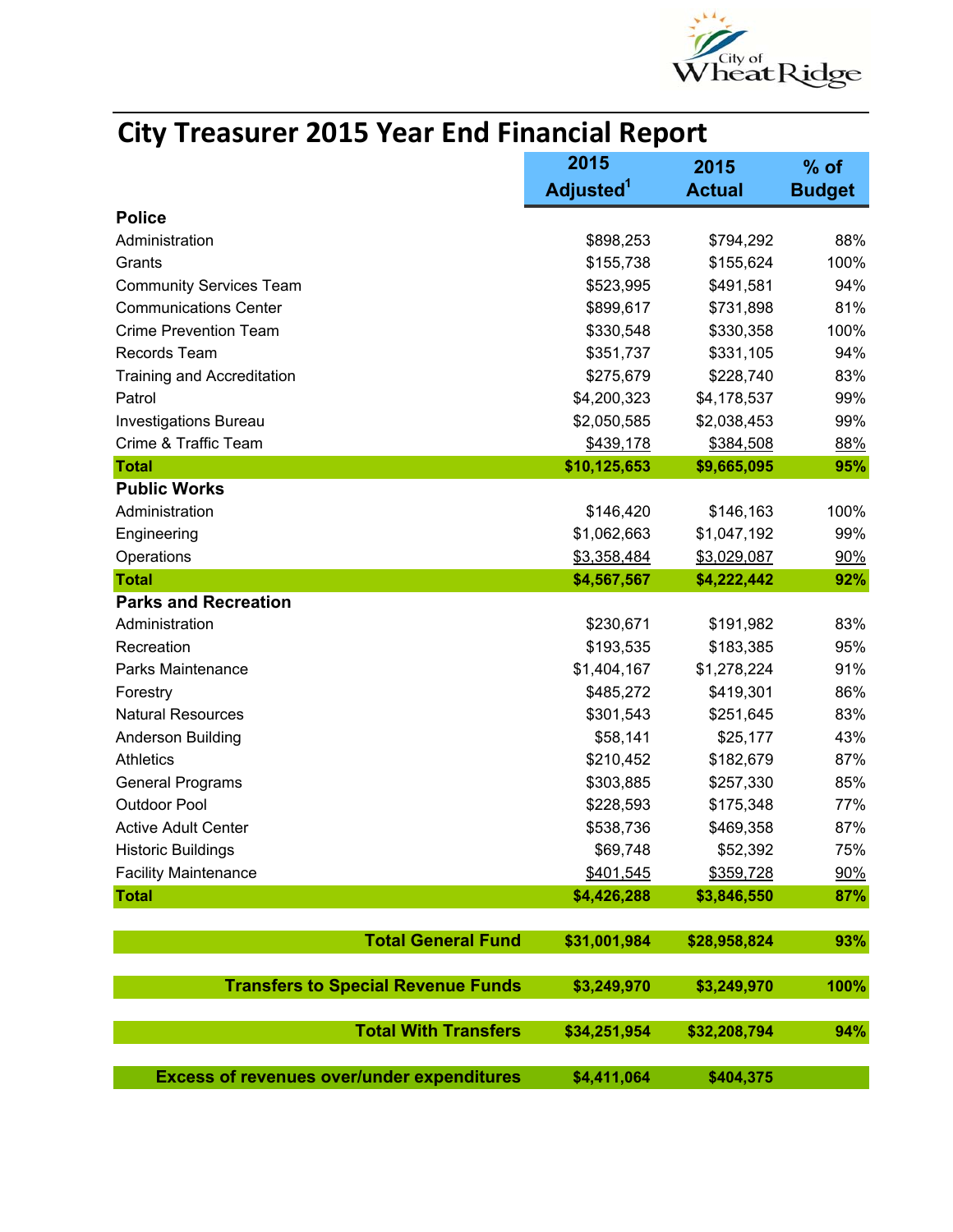

|                                                      | 2015                  | 2015                 | $%$ of        |
|------------------------------------------------------|-----------------------|----------------------|---------------|
|                                                      | Adjusted <sup>1</sup> | <b>Actual</b>        | <b>Budget</b> |
| <b>SECTION 3: RESTRICTED FUNDS</b>                   |                       |                      |               |
| <b>Fund Balance Ending</b>                           | \$4,945,240           | \$8,951,929          |               |
|                                                      |                       |                      |               |
| Reserved for Emergencies <sup>3</sup>                | \$1,078,000           | \$1,078,000          | 100%          |
|                                                      |                       |                      |               |
| <b>Reserved for Channel 84</b>                       | \$202,496             | \$202,496            | 100%          |
|                                                      |                       |                      |               |
| <b>Unrestricted Fund Balance</b>                     | \$3,664,744           | \$7,671,433          |               |
|                                                      |                       |                      |               |
| <b>Unrestricted Fund Balance</b>                     | 11.8%                 | 26.5%                |               |
| <b>SECTION 4: SPECIAL REVENUE FUNDS EXPENDITURES</b> |                       |                      |               |
|                                                      |                       |                      |               |
| <b>Capital Improvement Program (CIP)</b>             |                       |                      |               |
| Expenditures                                         | \$8,449,500           | \$6,260,801          |               |
| <b>TOTAL EXPENDITURES</b>                            | \$8,449,500           | \$6,260,801          | 74%           |
|                                                      |                       |                      |               |
| <b>Public Art Fund</b>                               |                       |                      |               |
| Expenditures<br><b>TOTAL EXPENDITURES</b>            | \$20,000<br>\$20,000  | \$0<br>\$0           | 0%            |
|                                                      |                       |                      |               |
| <b>Police Investigation Fund</b>                     |                       |                      |               |
| Expenditures                                         | \$25,000              | \$23,536             |               |
| <b>TOTAL EXPENDITURES</b>                            | \$25,000              | \$23,536             | 94%           |
|                                                      |                       |                      |               |
| <b>Open Space Fund</b>                               |                       |                      |               |
| Expenditures                                         | \$2,585,312           | \$1,680,641          |               |
| <b>TOTAL EXPENDITURES</b>                            | \$2,585,312           | \$1,680,641          | 65%           |
|                                                      |                       |                      |               |
| <b>Municipal Court</b>                               |                       |                      |               |
| Expenditures<br><b>TOTAL EXPENDITURES</b>            | \$26,000<br>\$26,000  | \$15,190<br>\$15,190 | 58%           |
|                                                      |                       |                      |               |
| <b>Conservation Trust</b>                            |                       |                      |               |
| Expenditures                                         | \$417,831             | \$172,351            |               |
| <b>TOTAL EXPENDITURES</b>                            | \$417,831             | \$172,351            | 41%           |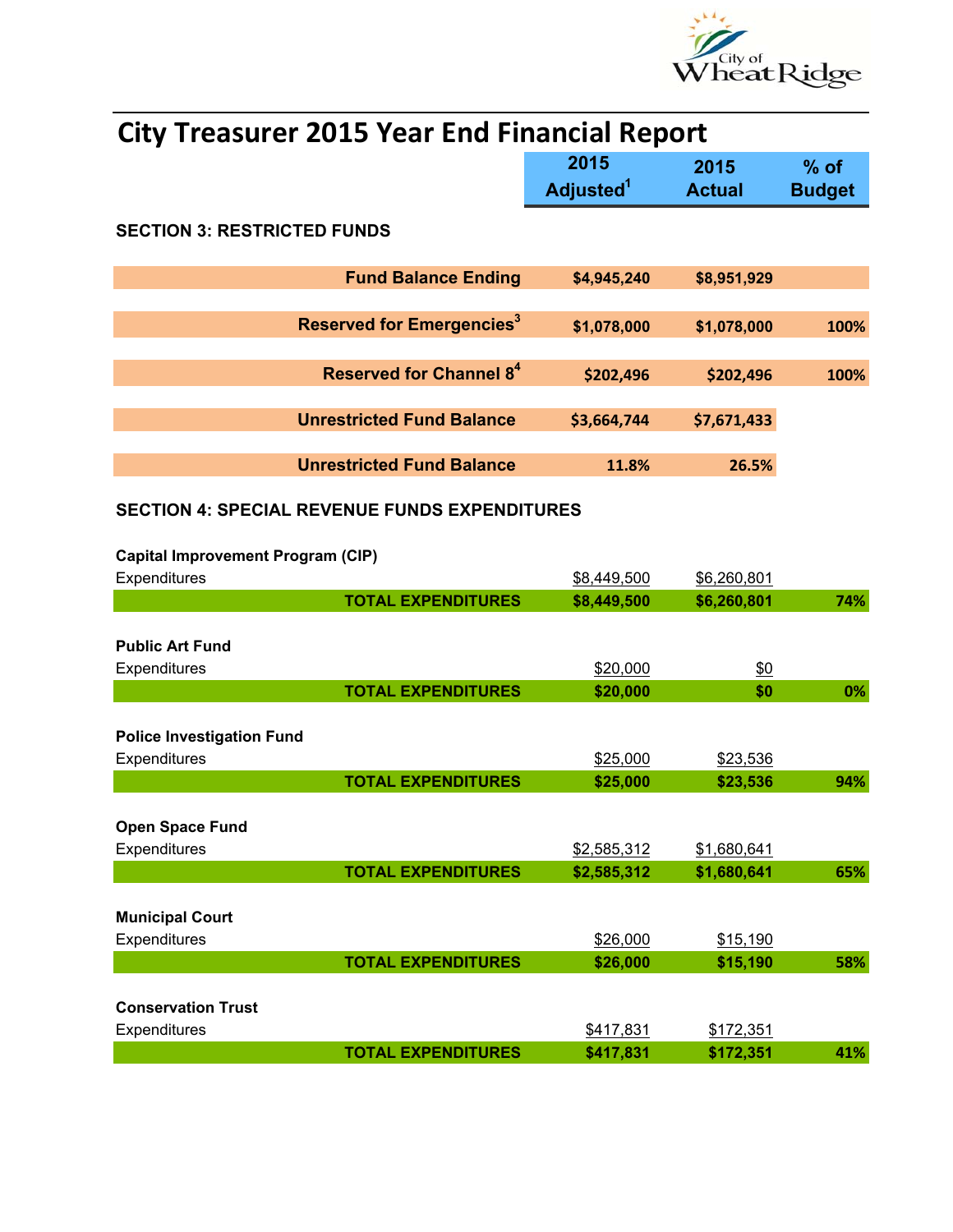

| <b>City Treasurer 2015 Year End Financial Report</b>      |                               |                       |                         |
|-----------------------------------------------------------|-------------------------------|-----------------------|-------------------------|
|                                                           | 2015<br>Adjusted <sup>1</sup> | 2015<br><b>Actual</b> | $%$ of<br><b>Budget</b> |
| <b>Capital Equipment Replacement Fund</b><br>Expenditures | \$235,000                     | \$9,727               |                         |
| <b>TOTAL EXPENDITURES</b>                                 | \$235,000                     | \$9,727               | 4%                      |
| <b>Crime Prevention/Code Enforcement Fund</b>             |                               |                       |                         |
| Expenditures                                              | \$407,754                     | \$407,745             |                         |
| <b>TOTAL EXPENDITURES</b>                                 | \$407,754                     | \$407,745             | 100%                    |
|                                                           |                               |                       |                         |
| <b>Recreation Center</b><br>Expenditures                  | \$2,363,101                   | \$2,231,708           |                         |
| <b>TOTAL EXPENDITURES</b>                                 | \$2,363,101                   | \$2,231,708           | 94%                     |
| <b>SECTION 5: SPECIAL REVENUE FUNDS REVENUES</b>          |                               |                       |                         |
| <b>Capital Improvement Program (CIP)</b>                  |                               |                       |                         |
| Revenues                                                  | \$8,449,500                   | \$7,042,778           |                         |
| <b>TOTAL REVENUES</b>                                     | \$8,449,500                   | \$7,042,778           | 83%                     |
| <b>Public Art Fund</b>                                    |                               |                       |                         |
| Revenues                                                  | \$85,041                      | \$65,819              |                         |
| <b>TOTAL REVENUES</b>                                     | \$85,041                      | \$65,819              | 77%                     |
|                                                           |                               |                       |                         |
| <b>Police Investigation Fund</b>                          |                               |                       |                         |
| Revenues<br><b>TOTAL REVENUES</b>                         | \$91,889<br>\$91,889          | \$92,842<br>\$92,842  | 101%                    |
|                                                           |                               |                       |                         |
| <b>Open Space Fund</b>                                    |                               |                       |                         |
| Revenues                                                  | \$2,399,023                   | \$2,905,971           |                         |
| <b>TOTAL REVENUES</b>                                     | \$2,399,023                   | \$2,905,971           | 121%                    |
| <b>Municipal Court</b>                                    |                               |                       |                         |
| Revenues                                                  | \$105,072                     | \$98,922              |                         |
| <b>TOTAL REVENUES</b>                                     | \$105,072                     | \$98,922              | 94%                     |
|                                                           |                               |                       |                         |
| <b>Conservation Trust</b>                                 |                               |                       |                         |
| Revenues                                                  | \$627,099                     | \$624,432             |                         |
| <b>TOTAL REVENUES</b>                                     | \$627,099                     | \$624,432             | 100%                    |